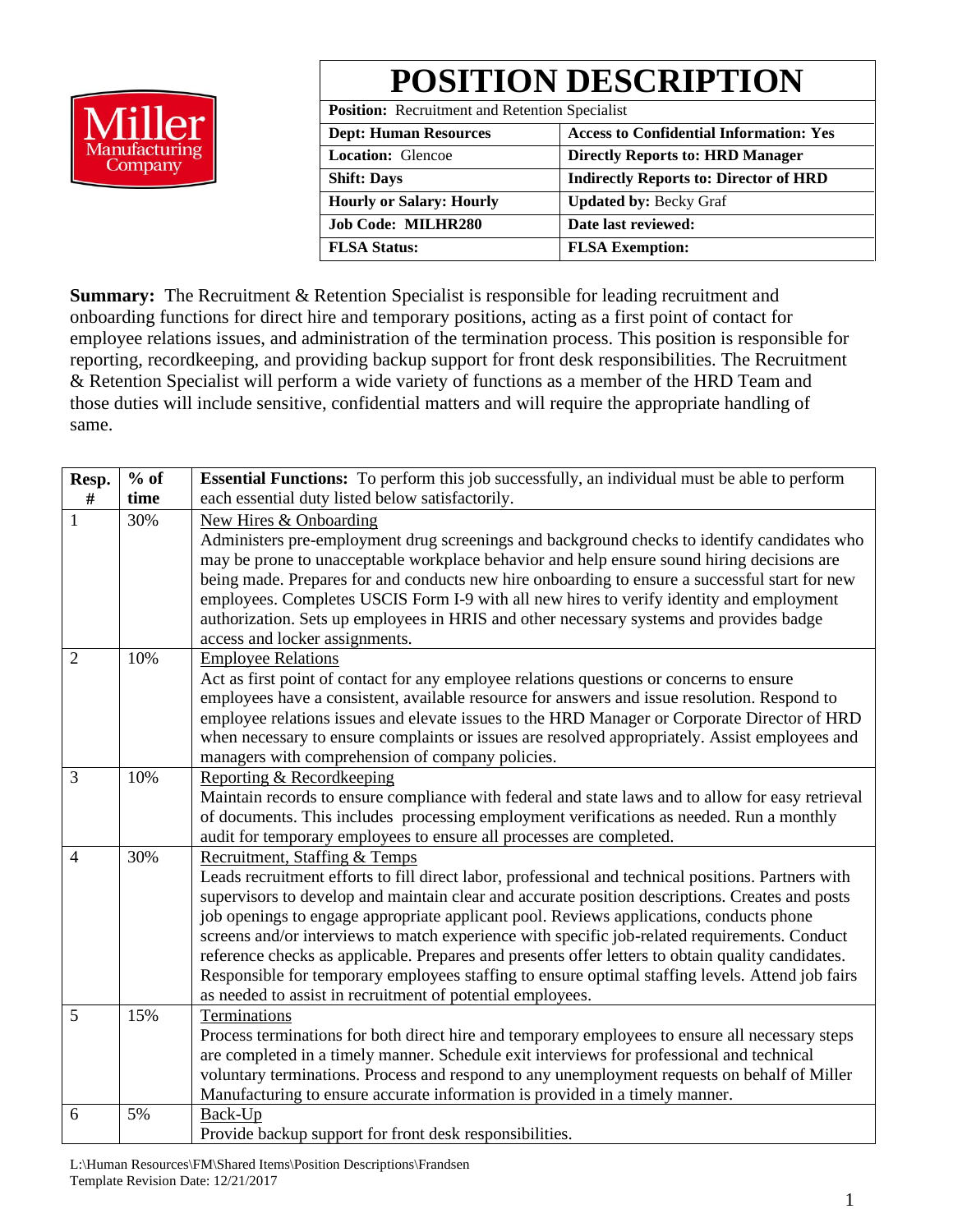| <b>Company Wide Expectations:</b> |      |                                                                                             |  |  |  |  |  |  |  |
|-----------------------------------|------|---------------------------------------------------------------------------------------------|--|--|--|--|--|--|--|
|                                   | 100% | Remain Drug and Alcohol free while on Frandsen Corporation premises and within the scope of |  |  |  |  |  |  |  |
|                                   |      | duty.                                                                                       |  |  |  |  |  |  |  |
|                                   |      | Understand and comply with all Frandsen Corporation policies and procedures.                |  |  |  |  |  |  |  |
|                                   |      | Support the Mission, Goal and Core Values                                                   |  |  |  |  |  |  |  |
|                                   |      | Observe safety and security policies and procedures and use equipment and materials         |  |  |  |  |  |  |  |
|                                   |      | accordingly.                                                                                |  |  |  |  |  |  |  |
|                                   |      | Duties may be added, deleted or modified at any time, at the discretion of management, via  |  |  |  |  |  |  |  |
|                                   |      | written, verbal, formal, or informal means.                                                 |  |  |  |  |  |  |  |

**Competency Expectations of All Employees:** The following are basic skills expected of all employees to be able to perform a job within the company at a satisfactory level.

|                         | <b>Problem solving—identifies and resolves problems in a timely manner, gathers and analyzes information</b>   |
|-------------------------|----------------------------------------------------------------------------------------------------------------|
|                         | skillfully and maintains necessary communication                                                               |
| $\overline{2}$          | <b>Interpersonal skills</b> —maintain open communication with fellow employees, supervision, and               |
|                         | management, remains open to others' ideas and exhibits willingness to try new things                           |
| 3                       | Planning/organizing—prioritize and plans work activities and uses time efficiently                             |
| $\overline{\mathbf{4}}$ | Quality control—demonstrates accuracy and thoroughness and monitors own work to ensure quality                 |
| $5^{\circ}$             | Adaptability—adapts to changes in the work environment, manages competing demands and is able to deal          |
|                         | with frequent change, delays or unexpected events                                                              |
| 6                       | <b>Dependability</b> —consistently at work and on time, follows instructions, responds to management direction |
|                         | and solicits feedback to improve performance                                                                   |
| 7                       | <b>Professionalism—maintains professional appearance and attitude at all times</b>                             |
| 8                       | <b>Confidentiality</b> – holds confidential information received from the company in strict confidence and     |
|                         | exercises a reasonable degree of care to prevent disclosure to others.                                         |

**Knowledge, Skills and Abilities (KSA's):** The requirements listed below are representative of the knowledge, skill and/or ability required to successfully perform the essential functions of the job.

# **Knowledge, Education, Experience and/or Certifications:**

- Requires a high school diploma or general education degree (GED), a Bachelor's Degree in Human Resources or a related field is preferred.
- Requires three to five years of related experience or training, or the equivalent combination of education and experience.
- Microsoft office proficiency.

## • On-the-job training may be required.

### **Skills & Abilities:**

- This position requires the ability to enter/confirm data quickly and accurately.
- Communicate effectively with co-workers and management.
- Write reports, business correspondence, and procedure manuals.
- Present information to and respond to questions from groups of managers, clients, customers, and the general public.
- Apply common sense understanding to carry out detailed, but non-engaging, written and oral instructions.
- Define problems, collect data, establish facts, and draw valid conclusions.
- Apply good judgment in recognizing scope of authority.
- A qualified candidate must possess the ability to add, subtract, multiply, and divide in all units of measure, using whole numbers, fractions, and decimals.
- Apply abstract concepts such as fractions, percentages, ratios, and proportions to practical situations.A qualified candidate must possess the ability to add, subtract, multiply, and divide in all units of measure, using whole numbers, fractions, and decimals.
- Apply abstract concepts such as fractions, percentages, ratios, and proportions to practical situations.